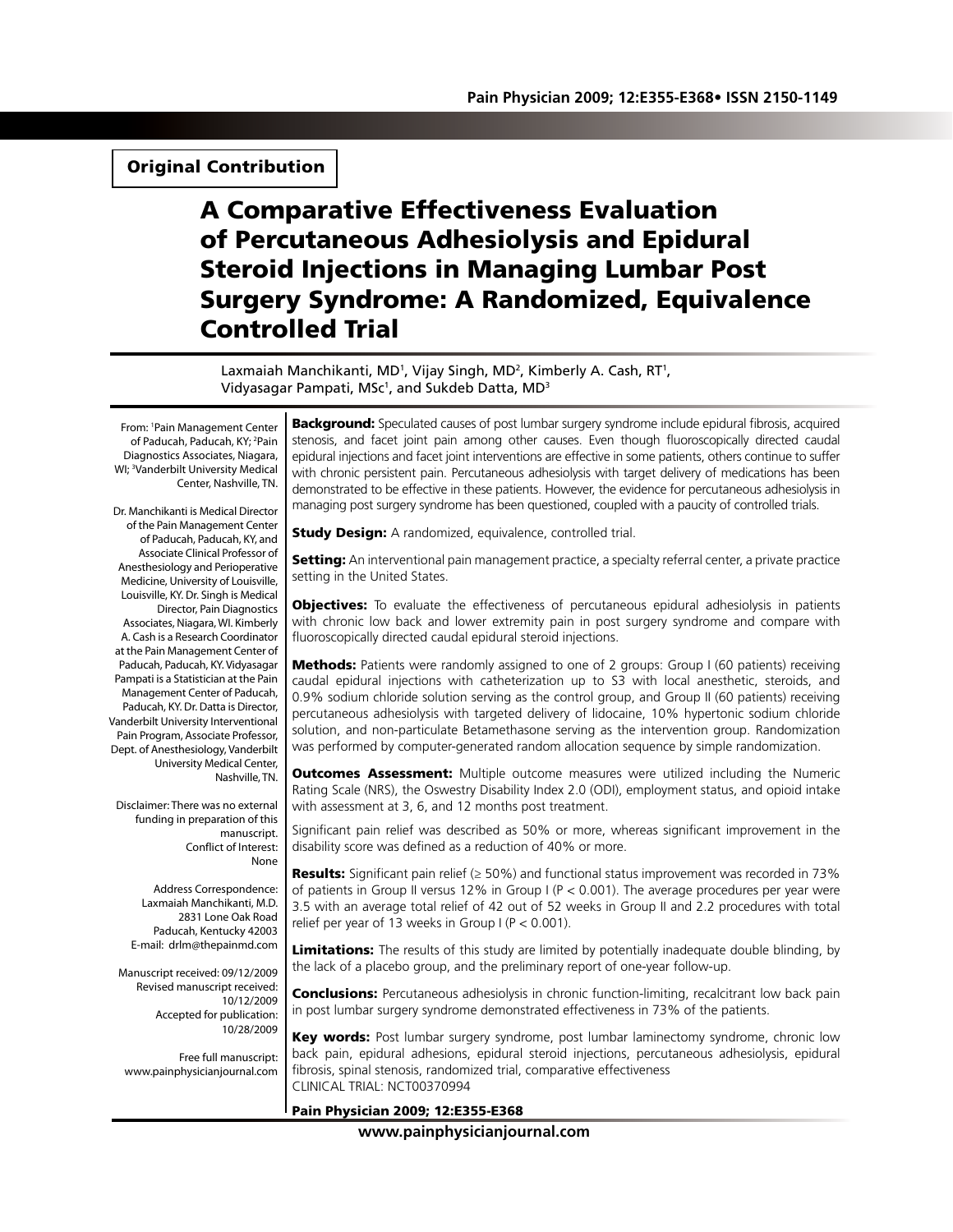ailed back surgery syndrome or post surgery syndrome, a cluster of syndromes following spine surgery with persistent pain and disability (1-9), has been reported with increasing frequency, simultaneously with increased surgical volume (9-17). Further, overall chronic persistent low back pain has been reported to be increasing (18,19). Consequently, health care expenditures have been increasing substantially over the years with an increase of interventional techniques performed to manage various types of low back pain including the pain resulting from post lumbar surgery syndrome (9,20-23).

The continued pain and disability in the low back and lower extremities following lumbar spine surgery has been hypothesized to be secondary to multiple causes including epidural fibrosis, acquired stenosis, sacroiliac joint pain, and facet joint pain (1-5,24-32). Post surgery syndrome pain can be treated with interventional techniques in patients non-responsive to conservative management (1,2,24-42). An examination of the literature shows that epidural fibrosis may account for as much as 20% to 36% of all cases of failed back surgery syndrome (1,2,4,5,24,42-45). However, a correlation between peridural scarring and radicular pain (4,43-45) and poor clinical outcomes (46) has been reported by some authors, while others (47-49) have contradicted the role of epidural fibrosis as a causative factor.

Post-surgery syndrome, non-responsive to conservative management with rehabilitation techniques and medication, is managed by epidural injections (28,31,32), percutaneous adhesiolysis (1,2,24,25,29,36,50-58), spinal endoscopic adhesiolysis (1,2,24,25,29,54,59), therapeutic facet joint nerve blocks (60,61), sacroiliac joint injections (24,41), spinal cord stimulation (62-66), intrathecal implantable systems (67), and finally repeat surgery (68). The evidence for managing post surgery syndrome has been determined to be variable based on inclusion criteria. Caudal epidural injections have been shown to have an evidence of Level II-1 (32), percutaneous adhesiolysis in patients after failure of caudal epidural injections Level I (1,2), spinal cord stimulation Level II-1 or II-2 (66), and implantable intrathecal drug administration systems Level II-3 or Level III (67).

Interventional techniques for managing chronic low back pain are commonly performed; however, there has been significant criticism of most of these procedures (69-73). The purpose of percutaneous epidural lysis of adhesions is to eliminate the deleterious

effects of scar formation, which can physically prevent direct application of drugs to nerves or other tissues, and to ensure delivery of high concentrations of injected drugs to the targeted areas (1,2,24,25,36).

This study is designed as a comparative effectiveness evaluation of percutaneous adhesiolysis and epidural steroid injections in managing lumbar post surgery syndrome in a randomized, equivalence, controlled trial.

### **METHODS**

The study was conducted in an interventional pain management practice, a specialty referral center, in a private practice setting in the United States. The study was performed based on Consolidated Standards of Reporting Trials (CONSORT) guidelines and an extension of the CONSORT statement reporting non-inferiority and equivalence in randomized trials (74,75). The study protocol was approved by the Institutional Review Board (IRB) and registered on the U.S. Clinical Trial Registry with an assigned number of NCT00370994.

### Participants

The study was designed to assign 200 patients to one of 2 groups. Group I patients received an epidurogram (with RK 15-gauge needles) followed by passage of a Racz® catheter 19 gauge Brevi-STF up to S3 followed by injection of 5 mL of 2% preservative-free lidocaine in the operating room and injection of 6 mL of 0.9% sodium chloride solution, 6 mg of non-particulate Betamethasone, and 1 mL of sodium chloride solution and removal of the catheter in the recovery room. Group II patients received adhesiolysis and targeted placement of Racz catheter with injection of 5 mL of 2% preservative-free lidocaine, followed by 6 mL of 10% sodium chloride solution and 6 mg of nonparticulate Betamethasone and 1 mL of sodium chloride solution. Injections were similar in consistency and color in both groups. The differences in Group I and Group II were the position of the catheter (at S3 versus targeted), adhesiolysis (versus lack of adhesiolysis), and injection of 10% vs 0.9% sodium chloride solution.

Group I functioned as the control group receiving caudal epidural injections since no adhesiolysis was performed and there was no injection of 10% sodium chloride solution.

#### Interventions

All patients were provided with the IRB-approved protocol and informed consent which described in de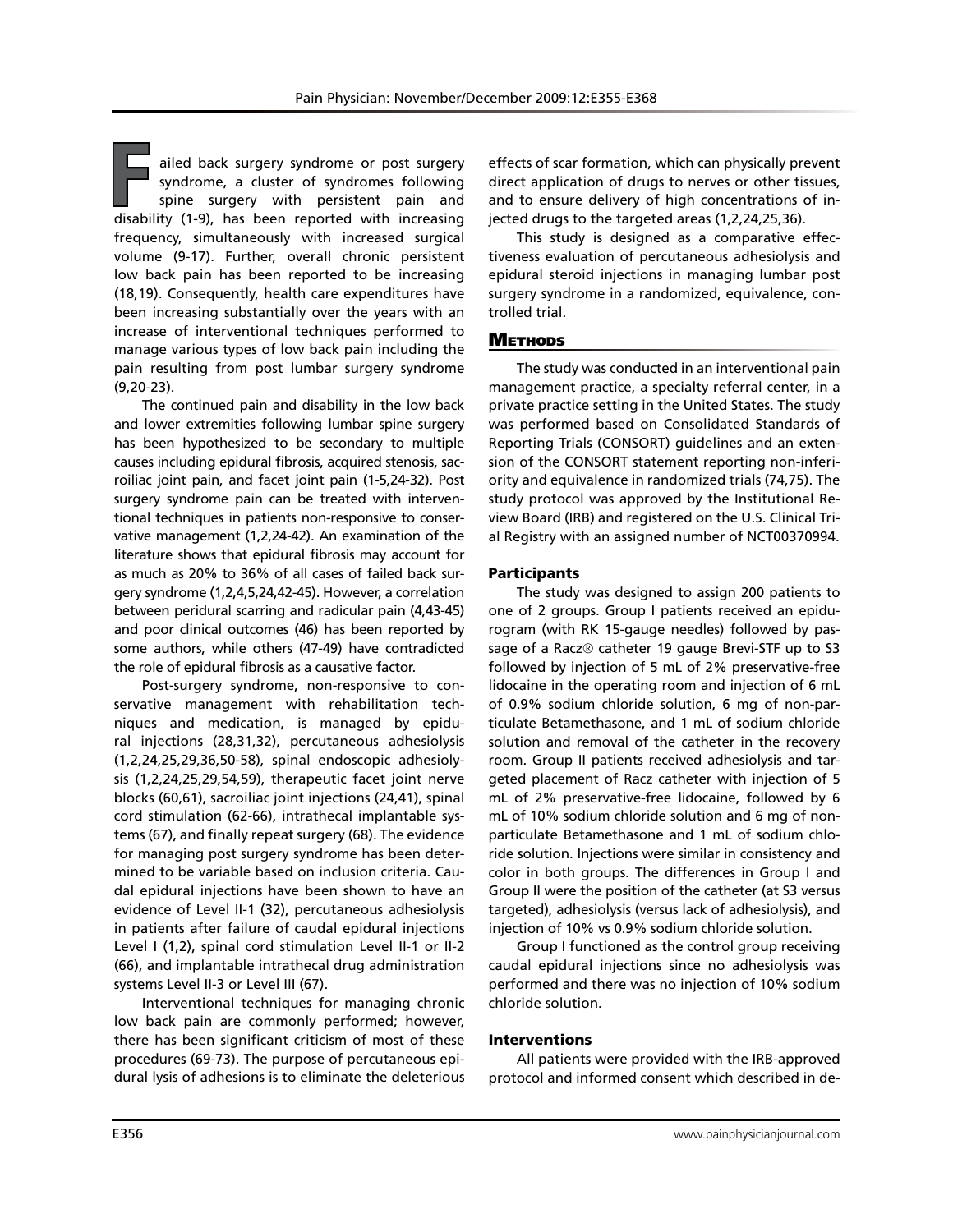tail all aspects of the study and withdrawal process. Summary of steps and procedural considerations are illustrated in Table 1.

#### Pre-Enrollment Evaluation

The pre-enrollment evaluation included collection of demographic data, medical and surgical history with co-existing disease(s), radiologic investigations, physical examination, pain rating scores using the NRS, work status, opioid intake, and functional status assessment by ODI.

#### Inclusion Criteria

Inclusion criteria were a history of lumbar surgery of at least 6 months duration in the past; patients over the age of 18 years; patients with a history of chronic function-limiting low back pain with or without lower extremity pain of at least 6 months duration (post-surgery); and patients who are competent to understand the study protocol and provide voluntary, written informed consent and participate in outcome measurements.

Inclusion criteria also included no evidence of facet joint pain and failure to improve substantially with conservative management including but not limited to physical therapy, chiropractic manipulation, exercises, drug therapy, bedrest, and fluoroscopically directed caudal or transforaminal epidural injections.

Exclusion criteria included facet joint pain, unstable or heavy opioid use (400 mg of morphine equivalents daily), uncontrolled psychiatric disorders, uncontrolled medical illness, any conditions that could interfere with the interpretation of the outcome assessments, pregnant or lactating women, and patients with a history or potential for adverse reaction(s) to local anesthetic, steroids, or hypertonic sodium chloride solution.

#### Description of Interventions

All procedures were performed in a sterile operating room under sterile conditions utilizing fluoroscopy and a specially designed RK needle and a Racz catheter 19 gauge Brevi-STF.

#### *Procedure*

The procedure included appropriate preparation with intervenous access, antibiotic administration, and appropriate sedation.

An RK needle was introduced into the sacral epidural space under intermittent fluoroscopy. Once the needle placement was confirmed to be in the epidural space, a lumbar epidurogram was carried out, utilizing approximately 5 mL of contrast (Omnipaque® 240). Identification of the filling defects was carried out by examining the contrast flow into the nerve roots. Intravascular or subarachnoid placement of the needle or contrast was avoided; if such malpositioning occurred, the needle was repositioned.

In Group I, after the epidurography, a Racz catheter was passed through the RK needle up to S3 and additional Omnipaque 240, 3 mL, was injected. Following this, 5 mL of 2% preservative free Xylocaine was injected into the epidural space through the catheter.

In Group II, after identification of the filling defects, the Racz catheter was advanced through the RK needle to the area of filling defect or the site of pathology as determined by magnetic resonance im-

| Table 1. Summary of steps and procedural considerations. |  |  |
|----------------------------------------------------------|--|--|
|                                                          |  |  |

| <b>GROUP I (Control Group)</b>                                 | <b>GROUP II</b> (Intervention Group)                              |
|----------------------------------------------------------------|-------------------------------------------------------------------|
| 1. Preparation                                                 | 1. Preparation                                                    |
| 2. Epidurography                                               | 2. Epidurography                                                  |
| 3. Introduction of catheter up to S3 or S2                     | 3. Introduction of catheter to level of defect                    |
| 4. No adhesiolysis                                             | 4. Adhesiolysis and/or targeted catheter positioning              |
| 5. Repeat epidurography                                        | 5. Epidurography with confirmation of ventral and lateral filling |
| 6. Injection of 5 mL of 2% lidocaine                           | 6. Injection of 5 mL of 2% lidocaine                              |
| 7. Transfer to recovery room                                   | 7. Transfer to recovery room                                      |
| 8. Injection of 6 mL of normal saline                          | 8. Injection of 6 mL of 10% sodium chloride solution              |
| 9. Injection of 6 mg of non-particulate betamethasone          | 9. Injection of 6 mg of non-particulate betamethasone             |
| 10. Injection of 1 mL of normal saline and removal of catheter | 10. Injection of 1 mL of normal saline and removal of catheter    |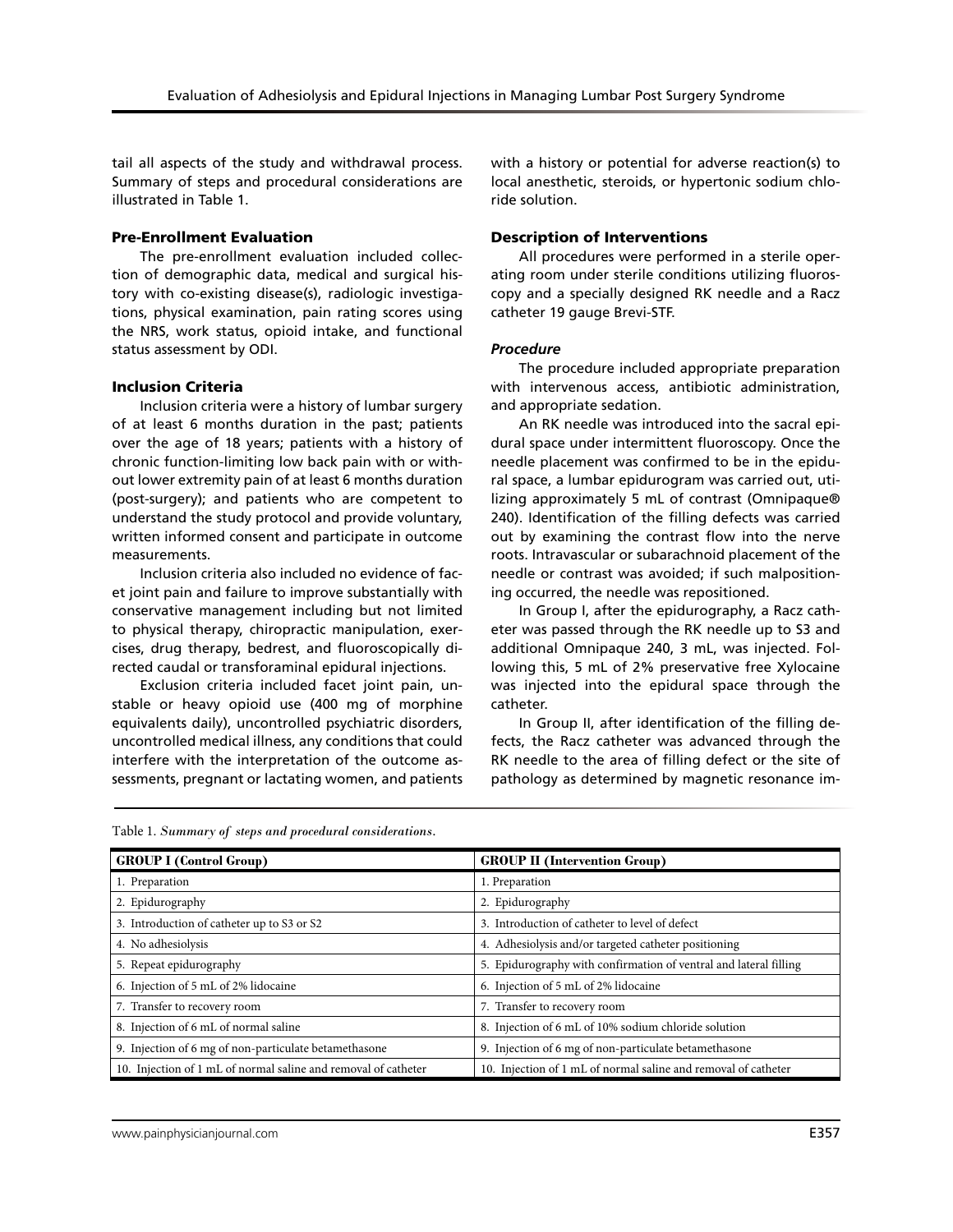aging (MRI), computed tomography (CT), or symptomatology. Adhesiolysis was carried out and the final positioning was achieved in the epidural space laterally and ventrally. After satisfactory positioning, at least 3 mL of contrast was injected. If there was no subarachnoid, intravascular, or other extra epidural filling and satisfactory filling was obtained with epidural and targeted nerve root filling, 5 mL of 2% preservative free Xylocaine was injected either as a single dose in patients without hardware or fusion or was injected intermittently in other cases.

Following completion of the injection, the catheter was taped utilizing a bio-occlusive dressing.

## *Recovery Room*

If no complications with motor weakness were observed after 10 to 15 minutes of lidocaine administration, injection of 6 mL of normal saline in Group I or 10% sodium chloride solution in Group II, in 2 divided doses of 3 mL each was completed. This was followed by injection of 6 mg of non-particulate Betamethasone and 1 mL of sodium chloride solution with removal of the catheter in both groups.

Repeat percutaneous adhesiolysis injections were provided after at least 3 months based on the response to the prior injections evaluated by improvement in physical and functional status and deterioration of pain relief below 50%.

## Additional Interventions

All the patients underwent the treatments as assigned. A patient was unblinded on request or if an emergency situation existed. If a patient required additional procedures, they were provided based on the response to the previous injections, either after unblinding or without unblinding. If the patient chose not to be unblinded, the prior treatment was repeated as assigned. Patients who were non-responsive, but continued with conservative management were followed without further study procedures with medical management, unless they requested unblinding. In addition, all patients who were unblinded at any time and those who were lost to follow-up at one year were considered withdrawn.

## Co-Interventions

Most patients were receiving opioid and non-opioid analgesics, adjuvant analgesics, and some were involved in a therapeutic exercise program. If patients were improving significantly and the medical necessity for these drugs was lacking, medications were stopped or dosages were decreased. In addition, dosages were also increased based on medical necessity. All patients continued previously directed exercise programs, as well as their work. Thus, in this study, there was no specific physical therapy, occupational therapy, bracing, or other interventions offered other than the study intervention.

## **Objectives**

The study was designed to evaluate the effectiveness of percutaneous adhesiolysis in managing chronic low back and/or lower extremity pain in patients with post lumbar surgery syndrome in providing effective and long-lasting pain relief and to evaluate the differences with adhesiolysis compared to fluoroscopically directed caudal epidural injections.

## **Outcomes**

Multiple outcome measures were utilized including the NRS (0 - 10 scale), the ODI on a  $0 - 50$  scale, employment status, and opioid intake in terms of daily intake of morphine equivalents, with assessment at 3, 6, and 12 months post treatment. The value and validity of the NRS and ODI have been reported (76-81). Thresholds for the minimum clinically important difference for the ODI varied from a 4 to 15 point change from of a total score of 50. Significant pain relief was described as 50% or more reduction in the NRS from baseline, whereas significant improvement in function was described as at least a 40% reduction in the ODI (31,33-36,60,61,81-84).

Based on the dosage frequency and schedule of the drug, the opioid intake was converted into morphine equivalents (85).

Employment and work status were determined based on employability at the time of enrollment rather than including all patients in the study as employable. Employment and work status were classified into multiple categories such as employable, housewife with no desire to work outside the home, retired, or over the age 65. Patients who were unemployed due to pain or employed but on sick leave or laid off were considered as employable.

## Sample Size

Sample size is calculated based on reduction of NRS. A 25% clinical difference change of 1.15 (d) was set from a previous study (51). With standard deviation (σ) of the NRS of 2.3,  $\delta = d/\sigma$ ,  $\delta = 0.50$ , to achieve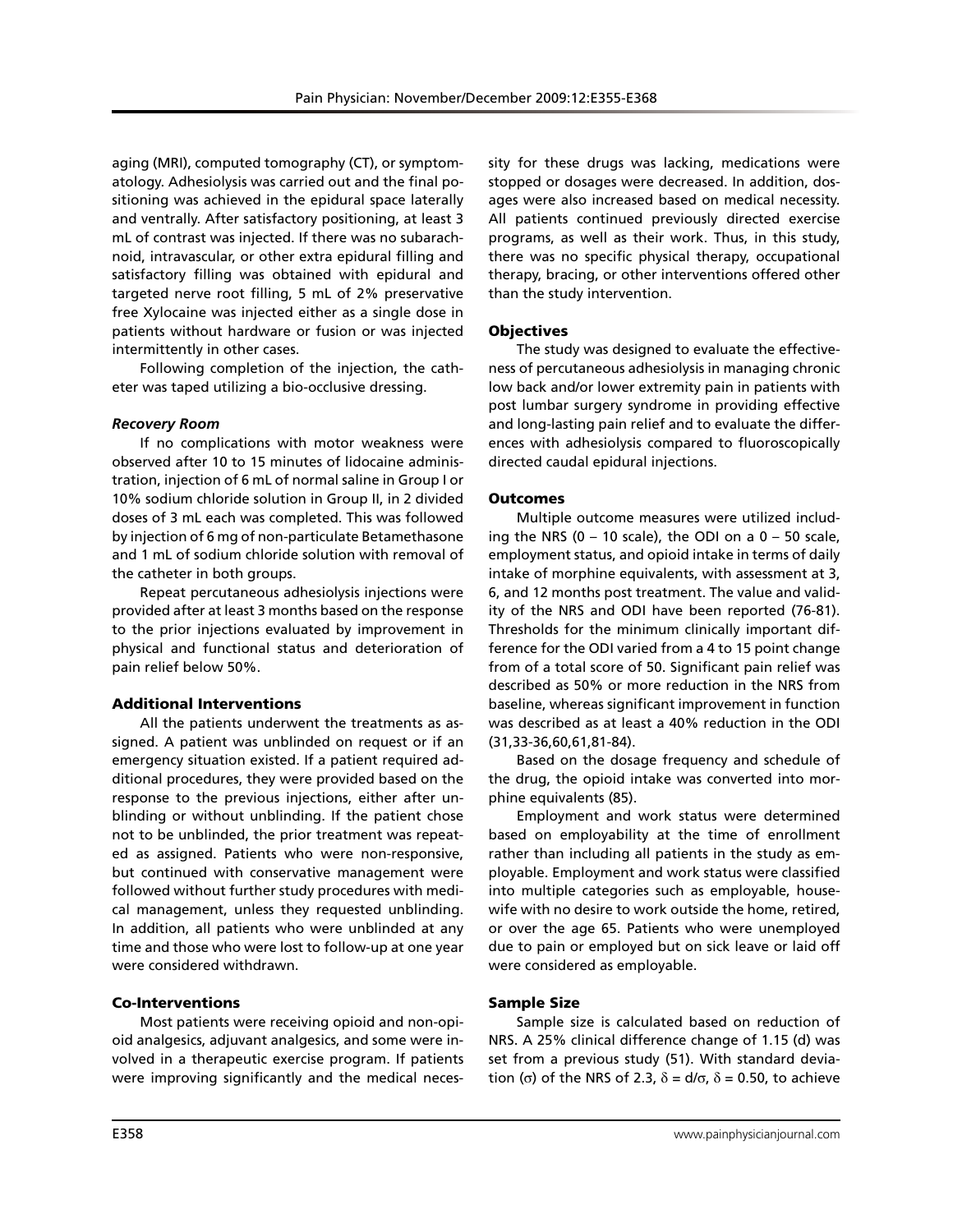an alpha of 0.05 and beta of 0.20 with 80% power (86), it required 60 patients in each group of the trial. One-hundred patients in each group would provide 95% power (i.e. alpha and beta of 0.05)

Previous studies of interventional techniques have confirmed that 50 to 60 patients is acceptable (82-84,87) None of the controlled studies thus far have included samples of more than 47 and they were also of mixed population (with or without surgery).

#### Randomization

From a total of 200 patients, 100 patients will be randomly assigned into each group.

#### Sequence Generation

Randomization was performed by computer generated random allocations sequence by simple randomization.

#### Allocation Concealment

The operating room nurse assisting with the procedure randomized the patients and prepared the drugs appropriately.

#### Implementation

Participants were invited to enroll in the study if they met inclusion criteria. One of the 3 nurses assigned as coordinators of the study enrolled the participants and assigned participants to their respective groups.

### Blinding (Masking)

Participants and those administering the interventions were blinded to the group assignment. The blinding was assured by mixing the patients with other patients receiving routine treatment and not informing the physician performing the procedure of the inclusion of the patients in the study. However, blinding was considered inadequate in patients in Group I as the physician performing the procedure understood that Group I was a control group based on the catheter position, even though the injected drugs or the procedure was not revealed to other staff members.

All the patients completing one-year follow-up were selected by the statistician who was not participating in provision of patient care. The unblinding results were not disclosed to either the treating physician or other participants or patients. In this manner, the nature of blinding was not interrupted. Sixty consecutive patients per group were selected for data analysis and this report.

#### Statistical Methods

Statistical analysis included chi-squared statistic, Fisher's exact test, t-test, and paired t-test. Results were considered statistically significant if the P value was less than 0.05.

Chi-squared statistic was used to test the differences in proportions. Fisher's exact test was used wherever the expected value was less than 5; a paired t-test was used to compare the pre- and post-treatment results of average pain scores and ODI measurements at baseline versus 3, 6, and 12 months. For comparison of mean scores between groups a t-test was performed.

#### Intent-to-Treat-Analysis

An intent-to-treat-analysis was performed. Either the last follow-up data or initial data were utilized in the patients who dropped out of the study and no other data were available.

#### **RESULTS**

#### Participant Flow

Figure 1 illustrates the participant flow.

#### Recruitment

The recruitment period started in January 2006 and is ongoing.

#### Baseline Data

Baseline demographic and clinical characteristics of each group are illustrated in Table 2. There were no significant differences noted between the groups.

### Analysis of Data

#### *Numbers Analyzed*

A schematic illustration of patient flow is provided in Fig. 1. The study period for the present report extended from January 2006 to August 2009 with selection of 120 patients with 60 patients in each group with completion of one-year follow-up.

#### Outcomes and Estimation

#### *Pain Relief*

Table 3 illustrates the NRS scores. Pain scores changed significantly from baseline at 3, 6, and 12 months in all groups, with significant differences between the groups, and baseline to follow-up periods.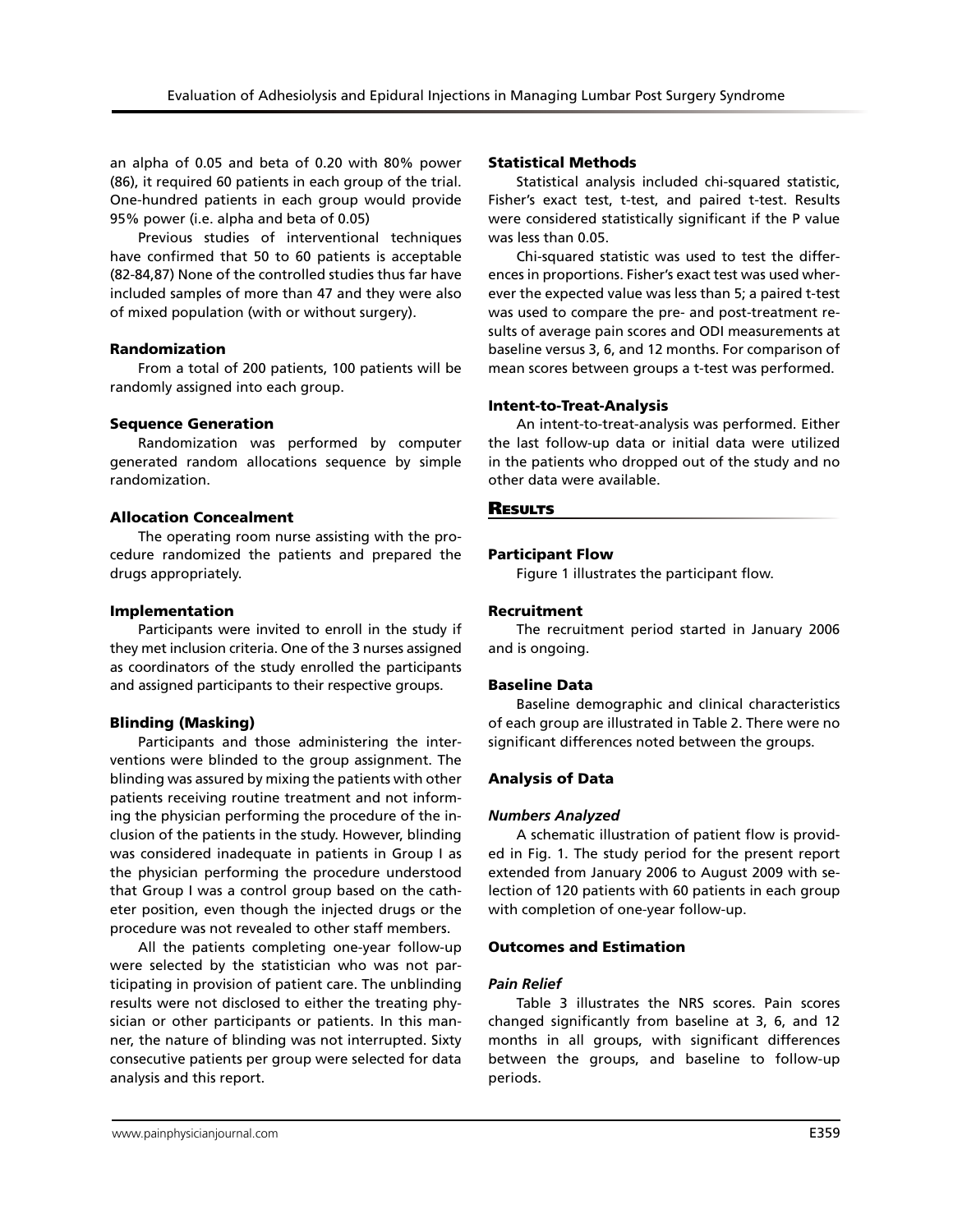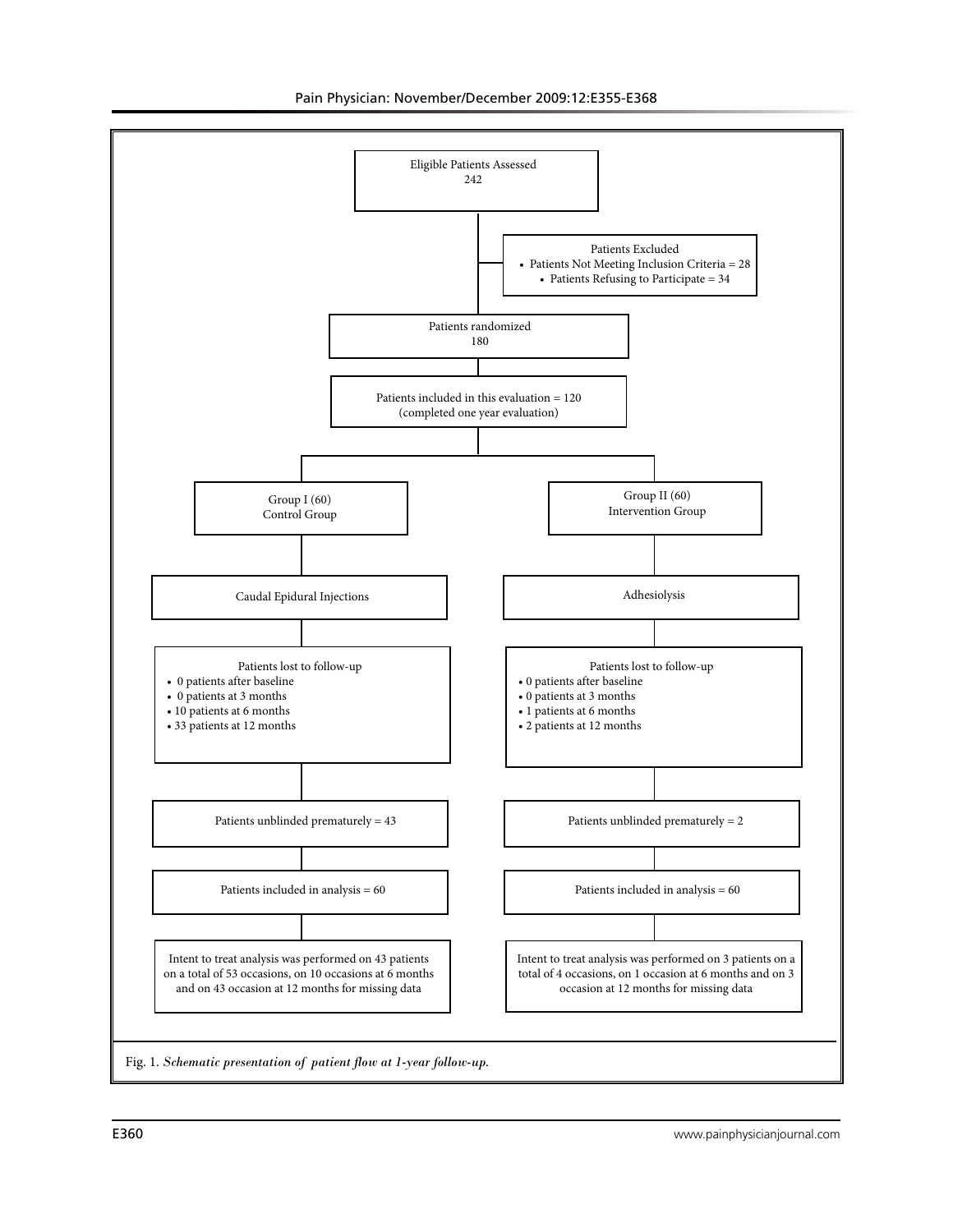|                           |                   | <b>Group I</b><br>$(N = 60)$ | Group II<br>$(N = 60)$ | P value |  |
|---------------------------|-------------------|------------------------------|------------------------|---------|--|
| Gender                    | Male              | 42% (25)                     | $42\%$ (25)            | 1.00    |  |
|                           | Female            | 58% (35)                     | 58% (35)               |         |  |
| Age                       | Mean $\pm$ SD     | $52 \pm 13.9$                | $52 \pm 12.5$          | 0.962   |  |
| Height (inches)           | Mean $\pm$ SD     | $67 \pm 4.3$                 | $67 \pm 4.0$           | 0.807   |  |
| Weight (lbs.)             | Mean $\pm$ SD     | $185 \pm 44.0$               | $178 \pm 50.1$         | 0.458   |  |
| Duration of pain (months) | Mean $\pm$ SD     | $186 \pm 121.7$              | $196 \pm 109.4$        | 0.642   |  |
| Mode of onset of pain     | Non-traumatic     | 55% (33)                     | 57% (34)               |         |  |
|                           | Traumatic         | 45% (27)                     | 43% (26)               | 0.540   |  |
| Leg pain Distribution     | Bilateral         | 39% (23)                     | 35% (21)               |         |  |
|                           | Left only         | $22\%$ (13)                  | $27\%$ (16)            |         |  |
|                           | Left worse        | $10\%$ (6)                   | $8\%$ (5)              | 0.926   |  |
|                           | Right only        | $27\%$ (16)                  | 23% (14)               |         |  |
|                           | Right worse       | $2\%$ (1)                    | $7\%$ (4)              |         |  |
| Surgical history          | One surgery       | 50% (30)                     | 47% (28)               |         |  |
|                           | Two surgeries     | 30% (18)                     | 23% (14)               |         |  |
|                           | Three surgeries   | $10\%$ (6)                   | 17% (10)               | 0.603   |  |
|                           | > Three surgeries | $10\%$ (6)                   | $13\%$ (8)             |         |  |
|                           | Fusion            | 45% (27)                     | 38% (23)               | 0.579   |  |

The proportion of patients with significant pain relief ( $\geq$  50%) is illustrated in Fig. 2. There were significant differences between the groups and from baseline to various follow-up periods in both groups.

### Functional Assessment

Functional assessment results assessed by the ODI are illustrated in Table 4 and Fig. 3.

## Employment Characteristics

Table 5 demonstrates employment characteristics in both groups.

## Opioid Intake

Table 6 illustrates opioid intake between both groups. There was a significant difference between Group I and Group II in intake of opioids with Group II patients taking higher amounts. However, there was no significant difference in the subsequent intake of opioids in Group I compared to baseline, whereas there were significant reductions in opioid intake at all follow-up periods in Group II compared to baseline.

### Table 3. *Pain relief characteristics.*

|                        |                 | <b>Group I</b><br>$(N = 60)$ | <b>Group II</b><br>$(N = 60)$ | P value |
|------------------------|-----------------|------------------------------|-------------------------------|---------|
| Average pain<br>scores | <b>Baseline</b> | $7.9 \pm 0.8$                | $8.1 \pm 0.8$                 | 0.224   |
| $(mean \pm SD)$        | 3 months        | $4.9# \pm 1.6$               | $3.4# \pm 0.8$                | 0.000   |
|                        | 6 months        | $5.8# \pm 1.5$               | $3.7# \pm 1.1$                | 0.000   |
|                        | 12 months       | $6.1# \pm 1.4$               | $4.0# + 1.2$                  | 0.000   |

# indicates significant difference with baseline values within group

## Therapeutic Procedural Characteristics

Therapeutic procedural characteristics with average pain relief per procedure are illustrated in Table 7. Average overall relief per year was  $13.1 \pm 14.2$ weeks in Group I and  $41.2 \pm 14.7$  weeks in Group II, with significant differences between the groups. The average relief ranged from 5 to 9 weeks in Group I and 11 to 13 weeks in Group II with no significant difference noted between the relief of back and leg pain.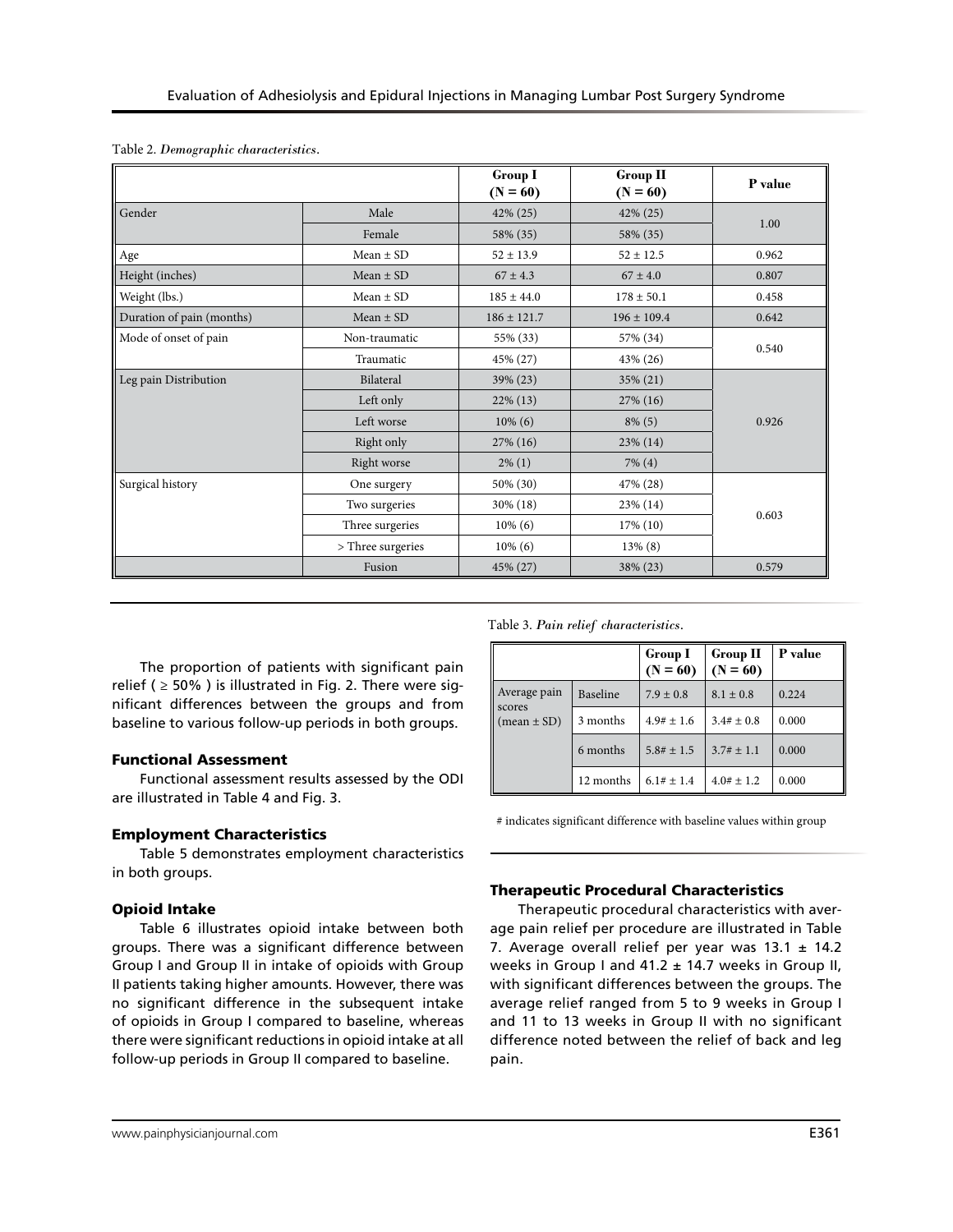

Table 4. *Functional assessment evaluated by Oswestry Disability Index.* 

|                            |              | <b>Group I</b><br>$(N = 60)$ | <b>Group II</b><br>$(N = 60)$ | P value |
|----------------------------|--------------|------------------------------|-------------------------------|---------|
| Average<br>Oswestry        | Baseline     | $28.6 \pm 4.1$               | $31.2 \pm 4.1$                | 0.001   |
| Disability                 | 3 months     | $20.2# + 6.6$                | $15.2# \pm 4.1$               | 0.000   |
| l Index<br>$(Mean \pm SD)$ | 6 months     | $22.3# \pm 6.1$              | $15.2# + 5.2$                 | 0.000   |
|                            | 12<br>months | $23.3# + 5.8$                | $15.8# \pm 5.6$               | 0.000   |

# indicates significant difference with baseline values within group

#### Adverse Events

There were no adverse events noted.

### **Discussion**

Preliminary results of this study of 120 patients with chronic function limiting pain with lumbar post surgery syndrome showed significant pain relief (≥ 50%) in 73% of the patients and functional improvement ( $\geq 40\%$  reduction in Oswestry scores) in 77% undergoing adhesiolysis (Group II) at one-year followup. Significant differences were observed between control group (Group I) and adhesiolysis group. In the

|  | Table 5. Employment characteristics |  |
|--|-------------------------------------|--|
|  |                                     |  |

|                          | <b>Group I</b>  |           | <b>Group II</b> |           |
|--------------------------|-----------------|-----------|-----------------|-----------|
| <b>Employment status</b> | <b>Baseline</b> | 12 months | <b>Baseline</b> | 12 months |
| Employed part-time       |                 |           |                 |           |
| Employed full-time       | O               | h         | 4               | 4         |
| Unemployed               |                 |           | $\Omega$        |           |
| Total employed           |                 |           |                 |           |
| Eligible for employment  | 12              | 12        | 5               | ∍         |
| Housewife                |                 |           |                 |           |
| Disabled                 | 28              | 28        | 42              | 41        |
| Over 65 year of age      | 16              | 16        | 12              | 13        |
| Total number of patients | 60              | 60        | 60              | 60        |

In Group I – One full-time employee and one house-wife become disabled In Group II – One unemployed become a full-time employee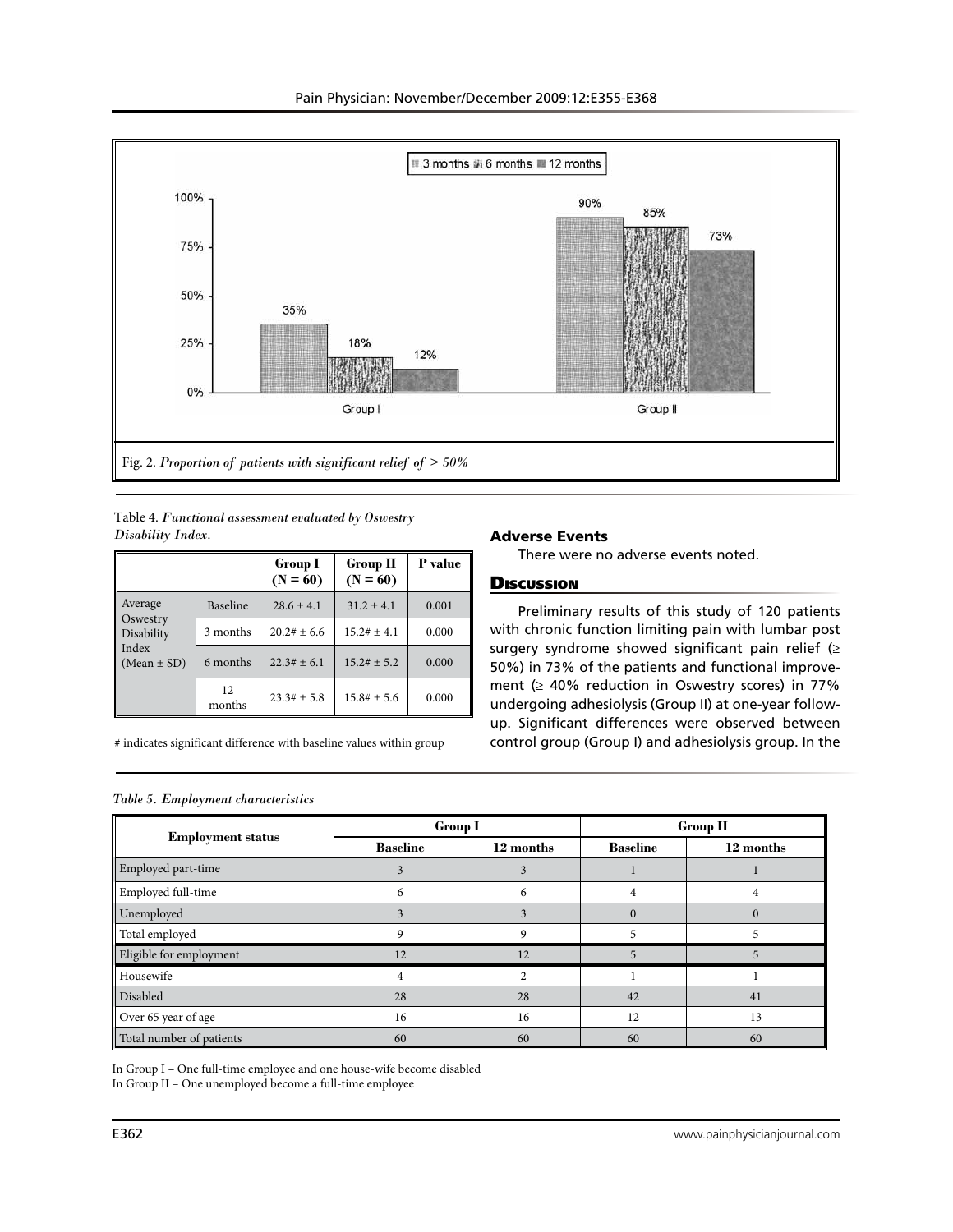

control group significant relief was observed in 12% of patients with functional improvement in 13% of patients at one-year follow-up. The average procedures per year were  $2.2 \pm 1.1$  in Group I and  $3.5 \pm 1.0$  in Group II with an average total relief per year of 13.1  $\pm$ 14.2 weeks in Group I and  $41.2 \pm 14.7$  weeks in Group II over a period of one year.

The results of this study illustrate the mechanism

Table 6. *Daily opioid (morphine equivalents)*

|           | <b>Group I</b> | $Group$ $\Pi$  | P value |
|-----------|----------------|----------------|---------|
| Baseline  | $41 + 21.8$    | $64 \pm 45.1$  | 0.001   |
| 3 months  | $42 \pm 28.6$  | $42# \pm 28.9$ | 0.667   |
| 6 months  | $47 + 42.4$    | $49# + 42.3$   | 0.709   |
| 12 months | $40 + 29.2$    | $41# \pm 28.6$ | 0.715   |

 $\#$  indicates significant difference (P  $< 0.05)$  with baseline values

Table 7. *Illustration of procedural characteristics with procedural frequency, average relief per procedure, and average total relief in weeks over a period of 1 year*

|                               | <b>Back Pain</b> |                  | Leg Pain        |                  |
|-------------------------------|------------------|------------------|-----------------|------------------|
| Procedure number              | Group I          | Group II         | Group I         | Group II         |
|                               | $(N = 60)$       | $(N = 60)$       | $(N = 59)$      | $(N = 58)$       |
| 1st injection relief          | $4.8 \pm 4.3$    | $10.7* \pm 3.8$  | $5.0 \pm 4.4$   | $10.3* \pm 4.1$  |
|                               | (60)             | (60)             | (59)            | (58)             |
| 2nd injection relief          | $6.3 \pm 4.5$    | $11.9* \pm 3.7$  | $6.6 \pm 4.4$   | $11.9* \pm 3.8$  |
|                               | (41)             | (56)             | (40)            | (54)             |
| 3rd injection relief          | $6.7 \pm 4.6$    | $11.9* \pm 2.8$  | $6.7 \pm 4.6$   | $12.0^* \pm 2.8$ |
|                               | (23)             | (52)             | (23)            | (50)             |
| 4th injection relief          | $8.9 + 3.8$      | $12.5* \pm 2.7$  | $8.9 \pm 3.8$   | $12.5* + 2.9$    |
|                               | (10)             | (44)             | (10)            | (39)             |
| Number of injections per year | $2.2 \pm 1.1$    | $3.5^* \pm 1.0$  | $2.2 \pm 1.1$   | $3.5* \pm 1.0$   |
| Total relief per year (weeks) | $13.1 \pm 14.2$  | $41.2* \pm 14.7$ | $13.6 \pm 14.1$ | $40.7* \pm 15.3$ |
|                               | (60)             | (60)             | (59)            | (58)             |
| Average relief per procedure  | $5.9 \pm 4.5$    | $11.7* \pm 3.4$  | $6.1 \pm 4.5$   | $11.6* \pm 3.5$  |
|                               | (134)            | (212)            | (132)           | (204)            |

 $^*$  indicates significant difference with group I (P  $< 0.05$ )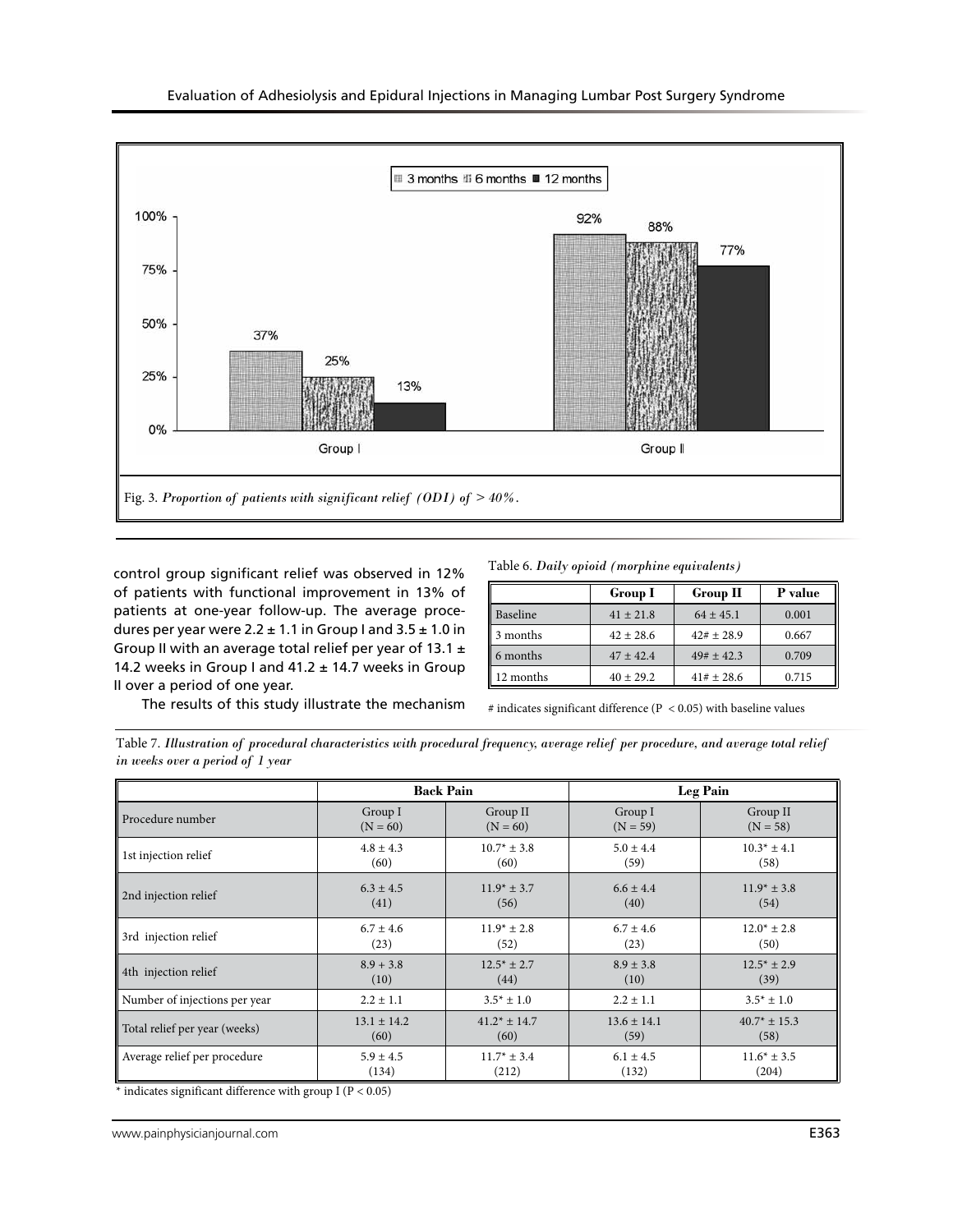of percutaneous adhesiolysis with steroids and hypertonic saline to be superior to epidural steroid injection. The defined purpose of percutaneous epidural lysis of adhesions is to eliminate the deleterious effects of scar formation, with target delivery of high concentrations of injected drugs. Animal models of post lumbar laminectomy syndrome demonstrate epidural and perineural scarring and nerve root adherence to the underlying disc and pedicle (47-49,88-90).

With percutaneous adhesiolysis, in addition to adhesiolysis, there is the advantage of the actions of local anesthetics, steroids, and hypertonic sodium chloride solution. Neural blockade is postulated to exert its effects by altering or interrupting nociceptive input, the reflex mechanism of afferent fibers, the self-sustaining activity of the neurons, and the pattern of central neuronal activities (91,92). Corticosteroids have been shown to reduce inflammation by inhibiting the synthesis of a number of pro-inflammatory mediators (91,92). Local anesthetics also have been described to provide short- to long-term symptomatic relief based on various mechanisms, including suppression of nociceptive discharge, block of the sympathetic reflex arc, the block of sensitization, anti-inflammatory effect, and blockade of axonal transport of nerve fibers (93). Hypertonic sodium chloride solution has been shown to provide neurolysis and analgesia (50-58).

The results of this evaluation are similar to the previous evaluations (50,51,56). Of the 3 randomized trials included in the evidence synthesis by Epter et al (1), 2 studies (51,56) provided significant improvement in patients undergoing adhesiolysis at 12 months. The study by Heavner et al (50) compared various types of solutions used after mechanical adhesiolysis with all groups of patients receiving adhesiolysis. Manchikanti et al (51) showed adhesiolysis to be superior to epidural steroid injections. The results of the current study are similar to our previous study (51) with one-day adhesiolysis and a control group receiving epidural injections in a randomized double-blind equivalence trial. Thus, the results may not be compared with 3-day adhesiolysis done by others (50,56).

This study may be criticized for inadequate double-blinding, lack of a placebo group, and publication of preliminary results.

Patient blinding was considered adequate as patients were mixed together with other patients and the only occasion where blinding was not followed was in Group I, placing the catheter without adhesiolysis at S3. The chances of this complicating the results are minimal as all other personnel were blinded.

With the difficulties related to placebo groups in interventional techniques in the United States, the active control with local anesthetics and steroids without adhesiolysis is considered appropriate due to the increasing influence of comparative effectiveness research in modern medicine. Further, this study will provide generalizability and external validity better than a placebo-controlled trial. Finally, based on a sample size calculation, 60 patients is adequate in this extremely difficult population with a history of failed lumbar surgery and failure of all types of conservative management. Even then, this study includes one year follow-up of 60 patients in each group (sample size justification), which is the largest of any of the studies conducted thus far. The population included for post surgery syndrome exceeds the combined population of the previous randomized trials.

Another limitation is that the baseline average ODI scores and opioid intake were significantly different between Group I and Group II. We have no reason to account for these differences considering that the groups were randomized and these differences were not identifiable at follow-up periods.

This is a practical clinical trial, or an equivalence trial, which differs from placebo-controlled trials. Further, in the modern era, practical clinical trials measuring effectiveness are considered more appropriate than explanatory trials measuring efficacy (76,77,79,80,94- 99). The differences between placebo-controlled trials and active-controlled trials include the fact that placebo-controlled trials measure absolute effect size and show the existence of effect, whereas active controlled trials, such as the present study, not only show the existence of effect, but compare the therapies (100). The cost effectiveness of this intervention also has been demonstrated showing that this procedure is safer and more cost effective than surgery, spinal cord stimulation, intrathecal implantables, or conservative medical management.

In summary, the evidence in this report demonstrates that in post surgery patients with chronic function-limiting recalcitrant low back and lower extremity pain, percutaneous adhesiolysis with hypertonic sodium chloride injection may provide on average 12 weeks of relief with each procedure and may provide as much as 42 weeks of relief over a period of one year with 3 to 4 treatments per year.

#### **Conclusion**

This study of the effectiveness of percutaneous adhesiolysis in lumbar post surgery syndrome demon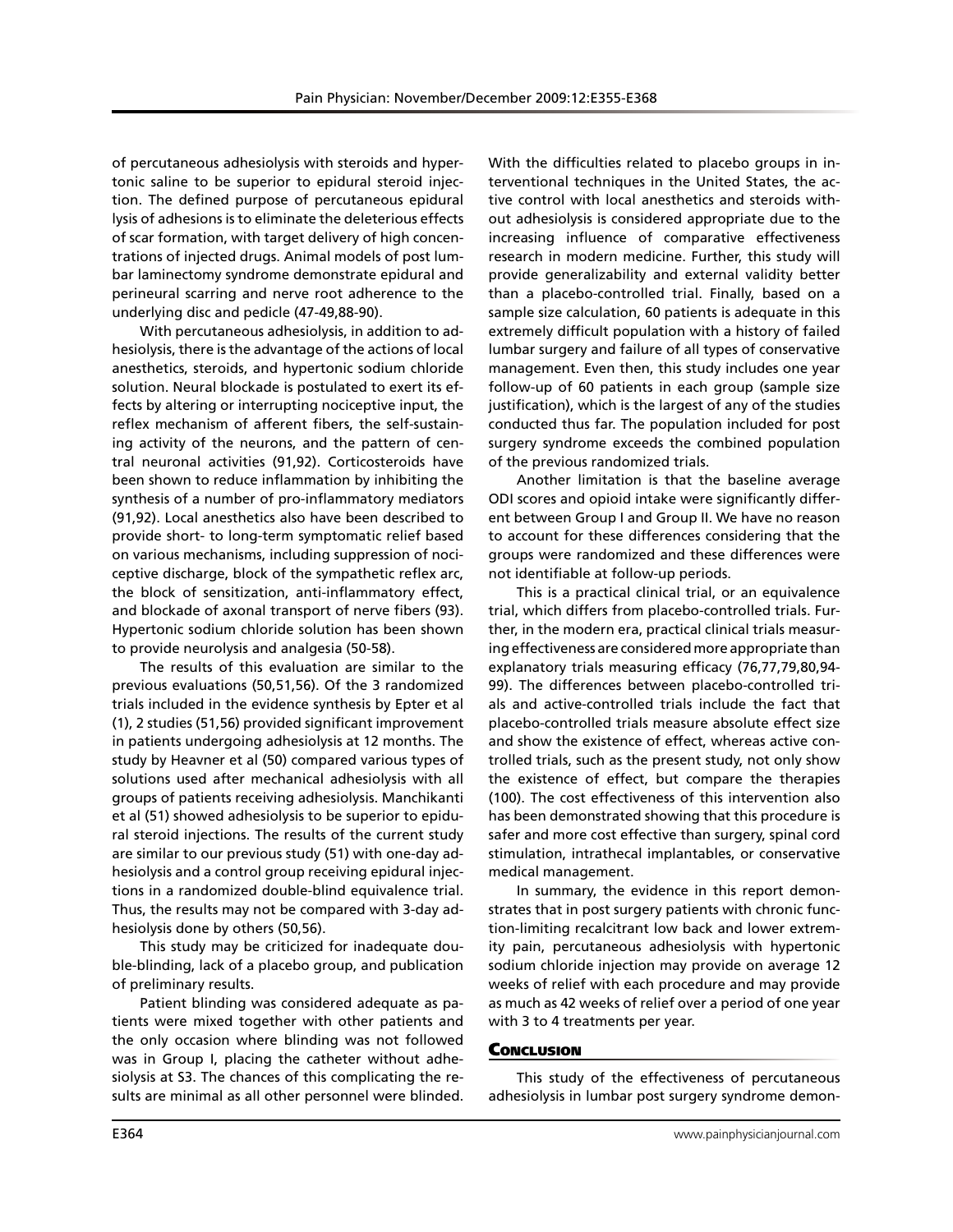strated effectiveness in 73% of patients with pain relief and improvement in functional status, compared to the control group receiving epidural injection with improvement seen in only 12% of patients at one-year follow-up.

#### **ACKNOWLEDGMENTS**

The authors wish to thank Sekar Edem for assistance in the literature search; and Tonie M. Hatton and Diane E. Neihoff, transcriptionists, for their assistance in the preparation of this manuscript.

## **REFERENCES**

- 1. Epter RS, Helm S, Hayek SM, Benyamin RM, Smith HS, Abdi S. Systematic review of percutaneous adhesiolysis and management of chronic low back pain in post lumbar surgery syndrome. *Pain Physician* 2009; 12:361-378.
- Trescot AM, Chopra P, Abdi S, Datta S, Schultz DM. Systematic review of effectiveness and complications of adhesiolysis in the management of chronic spinal pain: An update. *Pain Physician* 2007; 10:129-146.
- 3. Waddell G, Kummel EG, Lotto WN, Graham JD, Hall H, McCulloch JA. Failed lumbar disc surgery and repeat surgery following industrial injury. *J Bone Joint Surg Am* 1979; 61:201-207.
- Ross JS, Robertson JT, Frederickson RC, Petrie JL, Obuchowski N, Modic MT, de Tribolet N. Association between peridural scar and recurrent radicular pain after lumbar discectomy: Magnetic resonance evaluation. *Neurosurgery* 1996; 38:855-863.
- 5. Fritsch EW, Heisel J, Rupp S. The failed back surgery syndrome. Reasons, intraoperative findings, and long-term results: A report of 182 operative treatments. *Spine (Phila Pa 1976)* 1996; 21:626-633.
- 6. Osterman H, Sund R, Seitsalo S, Keskimaki I. Risk of multiple reoperations after lumbar discectomy: A population-based study. *Spine (Phila Pa 1976)*  2003; 28:621-627.
- 7. Law JD, Lehman RAW, Kirsch WM. Reoperation after lumbar intervertebral disc surgery. *J Neurosurg* 1978; 48:259-263.
- 8. Mirza SK, Deyo RA. Systematic review of randomized trials comparing lumbar fusion surgery to nonoperative care for treatment of chronic back pain. *Spine (Phila Pa 1976)* 2007; 32:816-823.
- 9. Deyo RA, Mirza SK, Turner JA, Martin BI. Overtreating chronic back pain: Time to back off? *J Am Board Fam Med* 2009; 22:62-68.
- 10. Lieberman IH. Disc bulge bubble: Spine economics 101. *Spine J* 2004; 4:609- 613.
- 11. Deyo RA, Nachemson A, Mirza SK. Spinal fusion surgery — The case for restraint. *N Engl J Med* 2004; 350:722- 726.
- 12. Deyo RA, Mirza SK. Trends and variations in the use of spine surgery. *Clin Orthop Relat Res* 2006; 443:139-146.
- 13. ECRI Health Technology Assessment Group. Treatment of degenerative lumbar spinal stenosis. *Evid Rep Technol Assess (Summ)* 2001; 32:1-5.
- 14. Deyo RA, Ciol MA, Cherkin DC, Loeser JD, Bigos SJ. Lumbar spinal fusion: A cohort study of complications, reoperations, and resource use in the Medicare population. *Spine (Phila Pa 1976)*  1993; 18:1463-1470.
- 15. Deyo RA, Gray DT, Kreuter W, Mirza S, Martin BI. United States trends in lumbar fusion surgery for degenerative conditions. *Spine (Phila Pa 1976)* 2005; 30:1441-1445.
- 16. Weinstein JN, Lurie JD, Olson PR, Bronner KK, Fisher ES. United States' trends and regional variations in lumbar spine surgery: 1992 – 2003. *Spine (Phila Pa 1976)* 2006; 31:2707-2714.
- 17. Ciol MA, Deyo RA, Howell E, Kreif S. An assessment of surgery for spinal stenosis: Time trends, geographic variations, complications, and reoperations. *J Am Geriatr Soc* 1996; 44:285-290.
- 18. Harkness EF, Macfarlane GJ, Silman AJ, McBeth J. Is musculoskeletal pain more common now than 40 years ago?: Two population-based cross-sectional studies. *Rheumatology (Oxford)* 2005; 44:890-895.
- 19. Freburger JK, Holmes GM, Agans RP, Jackman AM, Darter JD, Wallace AS, Castel LD, Kalsbeek WD, Carey TS. The rising prevalence of chronic low back pain. *Arch Intern Med* 2009; 169:251- 258.
- 20. Manchikanti L, Giordano J. Physician payment 2008 for interventionalists: Current state of health care policy. *Pain Physician* 2007; 10:607-626.
- 21. Manchikanti L, Hirsch JA. Issues in

Health Care: Interventional pain management at the crossroads. Health Policy Update. *Pain Physician* 2007; 10:261-284.

- 22. Manchikanti L. Health care reform in the United States: Radical surgery needed now more than ever. *Pain Physician* 2008; 11:13-42.
- 23. Manchikanti L, Singh V, Pampati V, Smith HS, Hirsch J. Analysis of growth in interventional techniques in managing chronic pain in Medicare population: A 10-year evaluation from 1997 to 2006. *Pain Physician* 2009; 12:9-34.
- 24. Boswell MV, Trescot AM, Datta S, Schultz DM, Hansen HC, Abdi S, Sehgal N, Shah RV, Singh V, Benyamin RM, Patel VB, Buenaventura RM, Colson JD, Cordner HJ, Epter RS, Jasper JF, Dunbar EE, Atluri SL, Bowman RC, Deer TR, Swicegood JR, Staats PS, Smith HS, Burton AW, Kloth DS, Giordano J, Manchikanti L. Interventional techniques: Evidencebased practice guidelines in the management of chronic spinal pain. *Pain Physician* 2007; 10:7-111.
- 25. Manchikanti L, Boswell MV, Singh V, Benyamin RM, Fellows B, Abdi S, Buenaventura RM, Conn A, Datta S, Derby R, Falco FJE, Erhart S, Diwan S, Hayek SM, Helm S, Parr AT, Schultz DM, Smith HS, Wolfer LR, Hirsch JA. Comprehensive evidence-based guidelines for interventional techniques in the management of chronic spinal pain. *Pain Physician* 2009: 12:699-802.
- 26. Manchikanti L. Singh V, Datta S, Cohen SP, Hirsch JA. Comprehensive review of epidemiology, scope, and impact of spinal pain. *Pain Physician* 2009; 12: E35-E70.
- 27. Manchikanti L, Boswell MV, Singh V, Derby R, Fellows B, Falco FJE, Datta S, Smith HS, Hirsch JA. Comprehensive review of neurophysiologic basis and diagnostic interventions in managing chronic spinal pain. *Pain Physician* 2009; 12:E71-E120.
- 28. Abdi S, Datta S, Trescot AM, Schultz DM, Adlaka R, Atluri SL, Smith HS,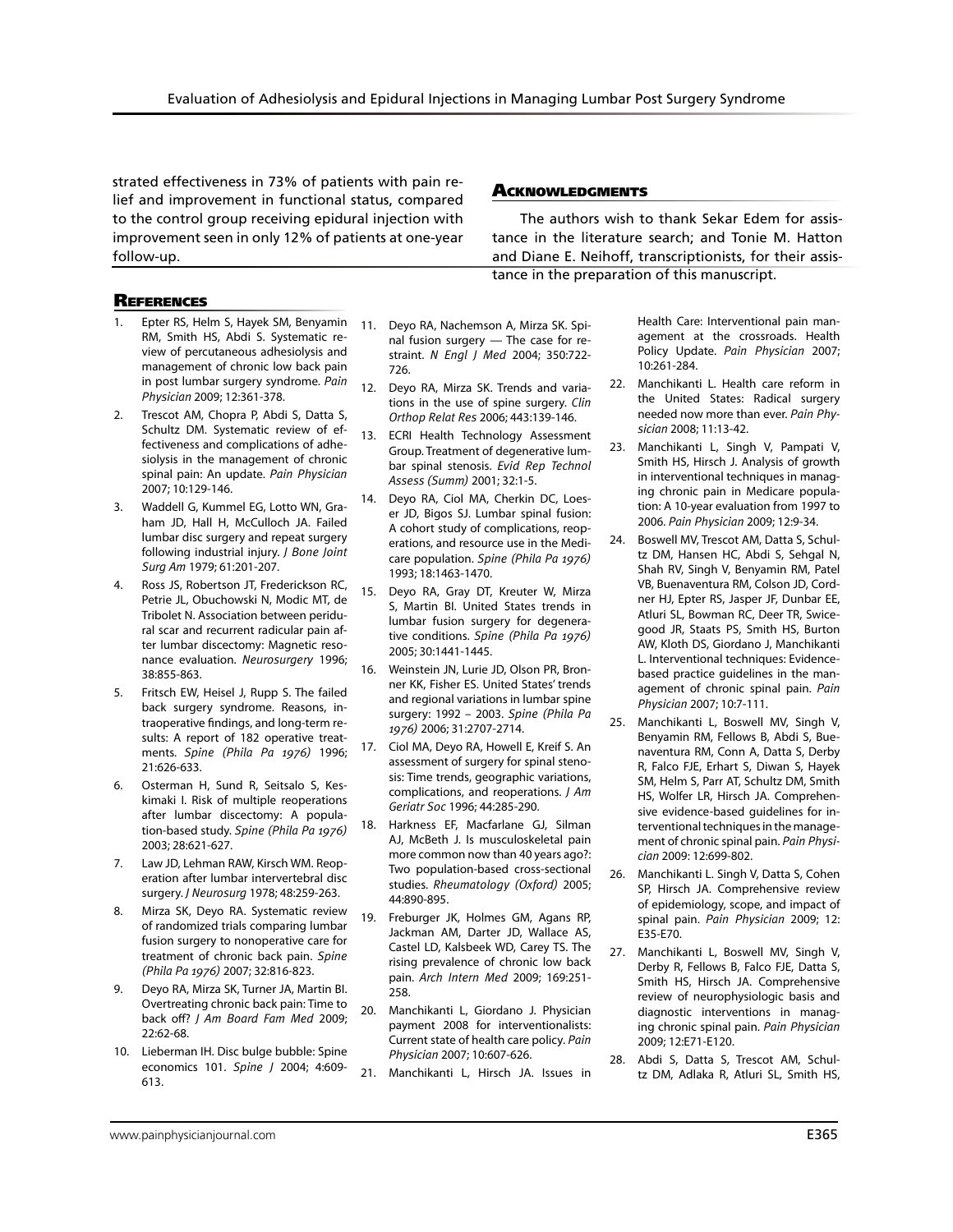Manchikanti L. Epidural steroids in the management of chronic spinal pain: A systematic review. *Pain Physician* 2007; 10:185-212.

- 29. Hayek SM, Helm S, Benyamin RM, Singh V, Bryce DA, Smith HS. Effectiveness of spinal endoscopic adhesiolysis in post lumbar surgery syndrome: A systematic review. *Pain Physician* 2009; 12:419-435.
- 30. Manchikanti L, Manchukonda R, Pampati V, Damron KS, McManus CD. Prevalence of facet joint pain in chronic low back pain in postsurgical patients by controlled comparative local anesthetic blocks. *Arch Phys Med Rehabil* 2007; 88:449-455.
- 31. Manchikanti L, Singh V, Cash KA, Pampati V, Datta S. Preliminary results of randomized, equivalence trial of fluoroscopic caudal epidural injections in managing chronic low back pain: Part 3. Post surgery syndrome. *Pain Physician* 2008; 11:817-831.
- 32. Conn A, Buenaventura RM, Datta S, Abdi S, Diwan S. Systematic review of caudal epidural injections in the management of chronic low back pain. *Pain Physician* 2009; 12:109-135.
- 33. Manchikanti L, Cash KA, McManus CD, Pampati V, Abdi S. Preliminary results of randomized, equivalence trial of fluoroscopic caudal epidural injections in managing chronic low back pain: Part 4. Spinal stenosis. *Pain Physician* 2008; 11:833-848.
- 34. Manchikanti L, Cash KA, McManus CD, Pampati V, Smith HS. Preliminary results of randomized, equivalence trial of fluoroscopic caudal epidural injections in managing chronic low back pain: Part 1. Discogenic pain without disc herniation or radiculitis. *Pain Physician* 2008; 11:785-800.
- 35. Manchikanti L, Singh V, Cash KA, Pampati V, Damron KS, Boswell MV. Preliminary results of randomized, equivalence trial of fluoroscopic caudal epidural injections in managing chronic low back pain: Part 2. Disc herniation and radiculitis. *Pain Physician* 2008; 11:801-815.
- 36. Manchikanti L, Boswell MV, Datta S, Fellows B, Abdi S, Singh V, Benyamin RM, Falco FJE, Helm S, Hayek S, Smith HS. Comprehensive review of therapeutic interventions in managing chronic spinal pain. *Pain Physician* 2009: 12:E123- E198.
- 37. Parr AT, Diwan S, Abdi S. Lumbar inter-

laminar epidural injections in managing chronic low back and lower extremity pain: A systematic review. *Pain Physician* 2009; 12:163-188.

- 38. Sehgal N, Dunbar EE, Shah RV, Colson JD. Systematic review of diagnostic utility of facet (zygapophysial) joint injections in chronic spinal pain: An update. *Pain Physician* 2007; 10:213-228.
- 39. Datta S, Lee M, Falco FJE, Bryce DA, Hayek SM. Systematic assessment of diagnostic accuracy and therapeutic utility of lumbar facet joint interventions. *Pain Physician* 2009; 12:437- 460.
- 40. Boswell MV, Colson JD, Sehgal N, Dunbar EE, Epter R. A systematic review of therapeutic facet joint interventions in chronic spinal pain. *Pain Physician* 2007; 10:229-253.
- 41. Rupert MP, Lee M, Manchikanti L, Datta S, Cohen SP. Evaluation of sacroiliac joint interventions: A systematic appraisal of the literature. *Pain Physician* 2009; 12:399-418..
- 42. Hansen HC, McKenzie-Brown AM, Cohen SP, Swicegood JR, Colson JD, Manchikanti L. Sacroiliac joint interventions: A systematic review. *Pain Physician* 2007; 10:165-184.
- 43. Hoyland JA, Freemont AJ, Jayson M. Intervertebral foramen venous obstruction. A cause of periradicular fibrosis? *Spine (Phila Pa 1976)* 1989; 14:558- 568.
- 44. Rydevik BL. The effects of compression on the physiology of nerve roots. *J Manipulative Physiol Ther* 1992; 15:62-66.
- 45. Songer M, Ghosh L, Spencer D. Effects of sodium hyaluronate on peridural fibrosis after lumbar laminectomy and discectomy. *Spine (Phila Pa 1976)*  1990; 15:550-554.
- 46. North RB, Campbell JN, James CS, Conover-Walker MK, Wang H, Piantadosi S, Rybock JD, Long DM. Failed back surgery syndrome: 5-year followup in 102 patients undergoing repeated operation. *Neurosurgery* 1991; 28:685- 690.
- 47. Massie JB, Huang B, Malkmus S, Yaksh TL, Kim CW, Garfin SR, Akeson WH. A preclinical post laminectomy rat model mimics the human post laminectomy syndrome. *J Neurosci Methods* 2004; 137:283-289.
- 48. Massie JR, Schimizzi AL, Huang B, Kim CW, Garfin SR, Akeson WH. Topical high molecular weight hyaluronan reduces radicular pain post laminectomy in a rat model. *Spine J* 2005; 5:494-502.
- 49. Harrington JF, Messier AA, Hoffman L, Yu E, Dykhuizen M, Barker K. Physiological and behavioral evidence for focal nociception induced by epidural glutamate infusion in rats. *Spine (Phila Pa 1976)* 2005; 30:606-612.
- 50. Heavner JE, Racz GB, Raj P. Percutaneous epidural neuroplasty. Prospective evaluation of 0.9% NaCl versus 10% NaCl with or without hyaluronidase. *Reg Anesth Pain Med* 1999; 24:202- 207.
- 51. Manchikanti L, Rivera J, Pampati V, Damron KS, McManus CD, Brandon DE, Wilson SR. One day lumbar epidural adhesiolysis and hypertonic saline neurolysis in treatment of chronic low back pain: A randomized double blind trial. *Pain Physician.* 2004; 7:177-186.
- 52. Manchikanti L, Pampati V, Fellows B, Rivera JJ, Beyer CD, Damron KS. Role of one day epidural adhesiolysis in management of chronic low back pain: A randomized clinical trial. *Pain Physician* 2001; 4:153-166.
- 53. Manchikanti L, Pakanati R, Bakhit CE, Pampati V. Role of adhesiolysis and hypertonic saline neurolysis in management of low back pain. Evaluation of modification of Racz protocol. *Pain Digest* 1999; 9:91-96.
- 54. Manchikanti L, Pampati V, Bakhit CE, Pakanati RR. Non-endoscopic and endoscopic adhesiolysis in post lumbar laminectomy syndrome. A one-year outcome study and cost effective analysis. *Pain Physician* 1999; 2:52-58.
- 55. Racz GB, Heavner JE, Trescot A. Percutaneous lysis of epidural adhesions evidence for safety and efficacy. *Pain Pract* 2008; 8:277-286.
- 56. Veihelmann A, Devens C, Trouiller H, Birkenmaier C, Gerdesmeyer L, Refior HJ. Epidural neuroplasty versus physiotherapy to relieve pain in patients with sciatica: A prospective randomized blinded clinical trial. *J Orthop Science* 2006; 11:365-369.
- 57. Gerdesmeyer L, Rechl H, Wagenpfeil S, Ulmer M, Lampe R, Wagner K. Minimally invasive epidural neurolysis in chronic radiculopathy. A prospective controlled study to prove effectiveness. *Der Orhopade* 2003; 32:869-876.
- 58. Gerdesmeyer L, Lampe R, Veihelmann A, Burgkart R, Gobel M, Gollwitzer H, Wagner K. Chronic radiculopathy. Use of minimally invasive percutaneous epidural neurolysis according to Racz. *Der Schmerz* 2005; 19:285-295.
- 59. Manchikanti L, Boswell MV, Rivera JJ,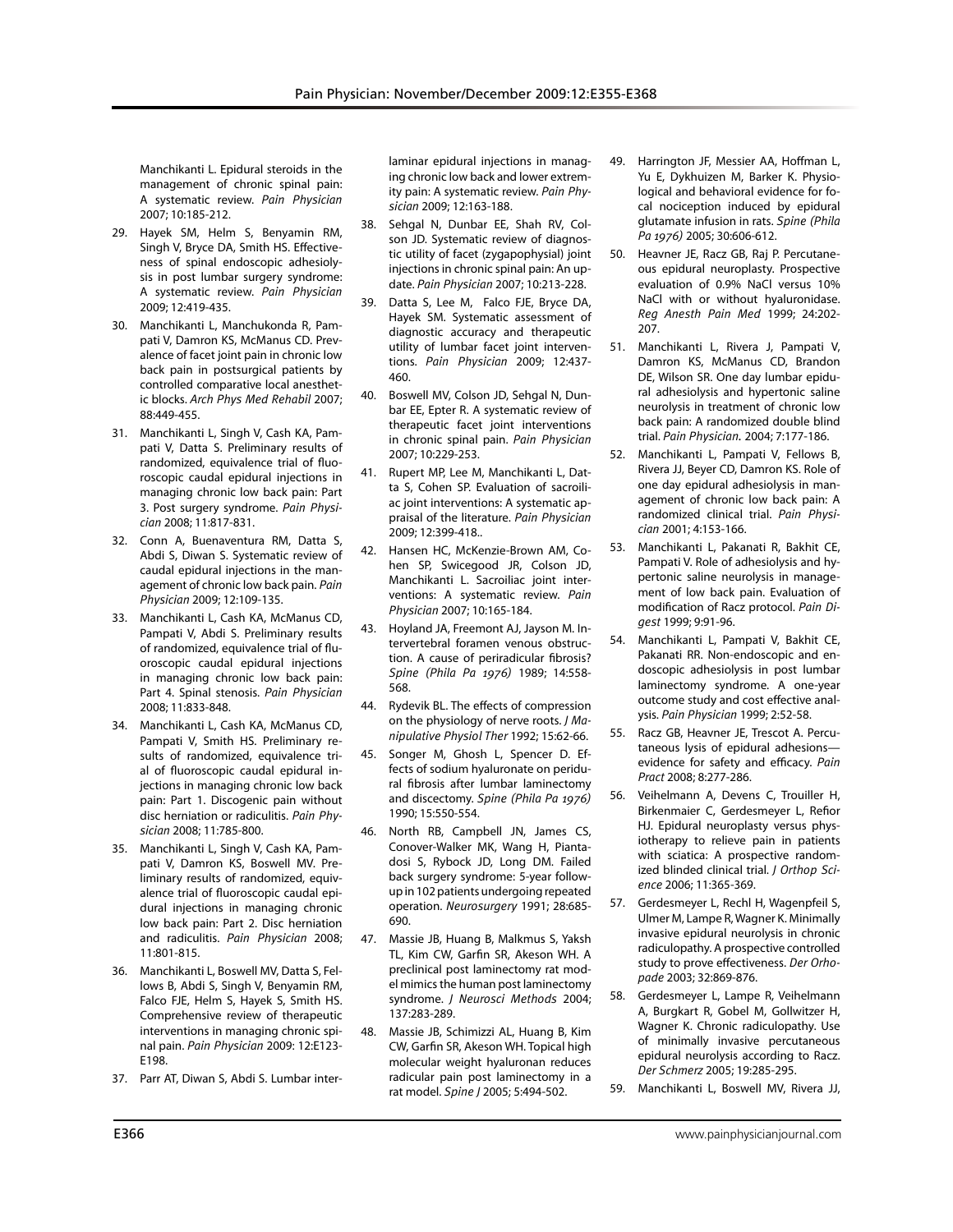Pampati V, Damron KS, McManus CD, Brandon DE, Wilson SR. A randomized, controlled trial of spinal endoscopic adhesiolysis in chronic refractory low back and lower extremity pain. *BMC Anesthesiol* 2005; 5:10.

- 60. Manchikanti L, Manchikanti K, Manchukonda R, Cash KA, Damron KS, Pampati V, McManus CD. Evaluation of lumbar facet joint nerve blocks in the management of chronic low back pain: A preliminary report of a randomized, double-blind controlled trial: Clinical Trial NCT000355914. *Pain Physician* 2007; 10:425-440.
- 61. Manchikanti L, Singh V, Falco FJ, Cash KA, Pampati V. Lumbar facet joint nerve blocks in managing chronic facet joint pain: One-year follow-up of a randomized, double-blind controlled trial: Clinical Trial NCT00355914. *Pain Physician*  2008; 11:121-132.
- 62. Taylor RS, Taylor RJ, Van Buyten JP, Buchser E, North R, Bayliss S. The cost effectiveness of spinal cord stimulation in the treatment of pain: A systematic review of the literature. *J Pain Symptom Manage* 2004; 27:370-378.
- 63. Bala MM, Riemsma RP, Nixon J, Kleijnen J. Systematic review of the (cost-) effectiveness of spinal cord stimulation for people with failed back surgery syndrome. *Clin J Pain* 2008; 24:757-758.
- 64. Manca A, Kumar K, Taylor RS, Jacques L, Eldabe S, Meglio M, Molet J, Thomson S, O'Callaghan J, Eisenberg E, Milbouw G, Buchser E, Fortini G, Richardson J, Taylor RJ, Goeree R, Sculpher MJ. Quality of life, resource consumption and costs of spinal cord stimulation versus conventional medical management in neuropathic pain patients with failed back surgery syndrome (PRO-CESS trial). *Eur J Pain* 2008; 12:1047- 1058.
- 65. North RB, Kidd D, Shipley J, Taylor RS. Spinal cord stimulation versus reoperation for failed back surgery syndrome: A cost effectiveness and cost utility analysis based on a randomized, controlled trial. *Neurosurgery* 2007; 61:361-368.
- 66. Frey ME, Manchikanti L, Benyamin RM, Schultz DM, Smith HS, Cohen SP. Spinal cord stimulation for patients with failed back surgery syndrome: A systematic review. *Pain Physician* 2009; 12:379-397.
- 67. Patel VB, Manchikanti L, Singh V, Schultz DM, Hayek SM, Smith HS. Systematic review of intrathecal infusion systems for long-term management of chronic

non-cancer pain. *Pain Physician* 2009; 12:345-360.

- 68. North RB, Kidd DH, Farrokhi F, Piantadosi SA. Spinal cord stimulation versus repeated lumbosacral spine surgery for chronic pain: A randomized, controlled trial. *Neurosurgery* 2005; 56:98-107.
- 69. American College of Occupational and Environmental Medicine (ACOEM) Low back Disorders. In: *Occupational Medicine Practice Guidelines: Evaluation and Management of Common Health Problems and Functional Recovery of Workers*, Second Edition. American College of Occupational and Environmental Medicine Press, Elk Grove Village, 2007.
- 70. American College of Occupational and Environmental Medicine (ACOEM) Chronic Pain. In: *Occupational Medicine Practice Guidelines: Evaluation and Management of Common Health Problems and Functional Recovery of Workers*, Second Edition. American College of Occupational and Environmental Medicine Press, Elk Grove Village, 2008.
- 71. Manchikanti L, Singh V, Derby R, Helm S, Trescot AM, Staats PS, Prager JP, Hirsch JA. Review of occupational medicine practice guidelines for interventional pain management and potential implications. *Pain Physician* 2008; 11:271-289.
- 72. Manchikanti L, Singh V, Helm S, Trescot AM, Hirsch JA. A critical appraisal of 2007 American College of Occupational and Environmental Medicine (ACO-EM) practice guidelines for interventional pain management: An independent review utilizing AGREE, AMA, IOM, and other criteria. *Pain Physician* 2008; 11:291-310.
- 73. Manchikanti L, Singh V, Derby R, Schultz DM, Benyamin RM, Prager JP, Hirsch JA. Reassessment of evidence synthesis of occupational medicine practice guidelines for interventional pain management. *Pain Physician* 2008; 11:393- 482.
- 74. Moher D, Schulz KF, Altman D, for the CONSORT Group. The CONSORT statement: Revised recommendations for improving the quality of reports of parallel-group randomized trials. *JAMA*  2001; 285:1987-1991.
- 75. Piaggio G, Elbourne DR, Altman DG, Pocock SJ, Evans SJ. Reporting of noninferiority and equivalence randomized trials: An extension of the CONSORT statement. *JAMA* 2006; 295:1152-1160.
- 76. Manchikanti L, Hirsch JA, Smith HS. Ev-

idence-based medicine, systematic reviews, and guidelines in interventional pain management: Part 2: Randomized controlled trials. *Pain Physician* 2008; 11:717-773.

- 77. Manchikanti L, Benyamin RM, Helm S, Hirsch JA. Evidence-based medicine, systematic reviews, and guidelines in interventional pain management: Part 3: Systematic reviews and meta-analysis of randomized trials. *Pain Physician* 2009; 12:35-72.
- 78. Manchikanti L. Evidence-based medicine, systematic reviews, and guidelines in interventional pain management: Part 1: Introduction and general considerations. *Pain Physician* 2008; 11:161-186.
- 79. Manchikanti L, Singh V, Smith HS, Hirsch JA. Evidence-based medicine, systematic reviews, and guidelines in interventional pain management: Part 4: Observational studies. *Pain Physician* 2009; 12:73-108.
- 80. Manchikanti L, Datta S, Smith HS, Hirsch JA. Evidence-based medicine, systematic reviews, and guidelines in interventional pain management: Part 6. Systematic reviews and meta-analyses of observational studies. *Pain Physician* 2009; 12:819-850.
- 81. Fairbank JCT, Pynsent PB. The Oswestry disability index. *Spine (Phila Pa 1976)*  2000; 25:2940-2953.
- 82. Manchikanti L, Damron KS, Cash KA, Manchukonda R, Pampati V. Therapeutic cervical medial branch blocks in managing chronic neck pain: A preliminary report of a randomized, double-blind, controlled trial: Clinical Trial NCT0033272. *Pain Physician* 2006; 9:333-346.
- 83. Manchikanti L, Singh V, Falco FJ, Cash KA, Fellows B. Cervical medial branch blocks for chronic cervical facet joint pain: A randomized double-blind, controlled trial with one-year follow-up. *Spine (Phila Pa 1976)* 2008; 33:1813- 1820.
- 84. Manchikanti L, Singh V, Falco FJE, Cash KA, Pampati V. Effectiveness of thoracic medial branch blocks in managing chronic pain: A preliminary report of a randomized, double-blind controlled trial; Clinical trial NCT00355706. *Pain Physician* 2008; 11:491-504.
- 85. Pereira J, Lawlor P, Vigano A, Dorgan M, Bruera E. Equianalgesic dose ratios for opioids. A critical review and proposals for long-term dosing. *J Pain Symptom Manage* 2001; 22:672-687.